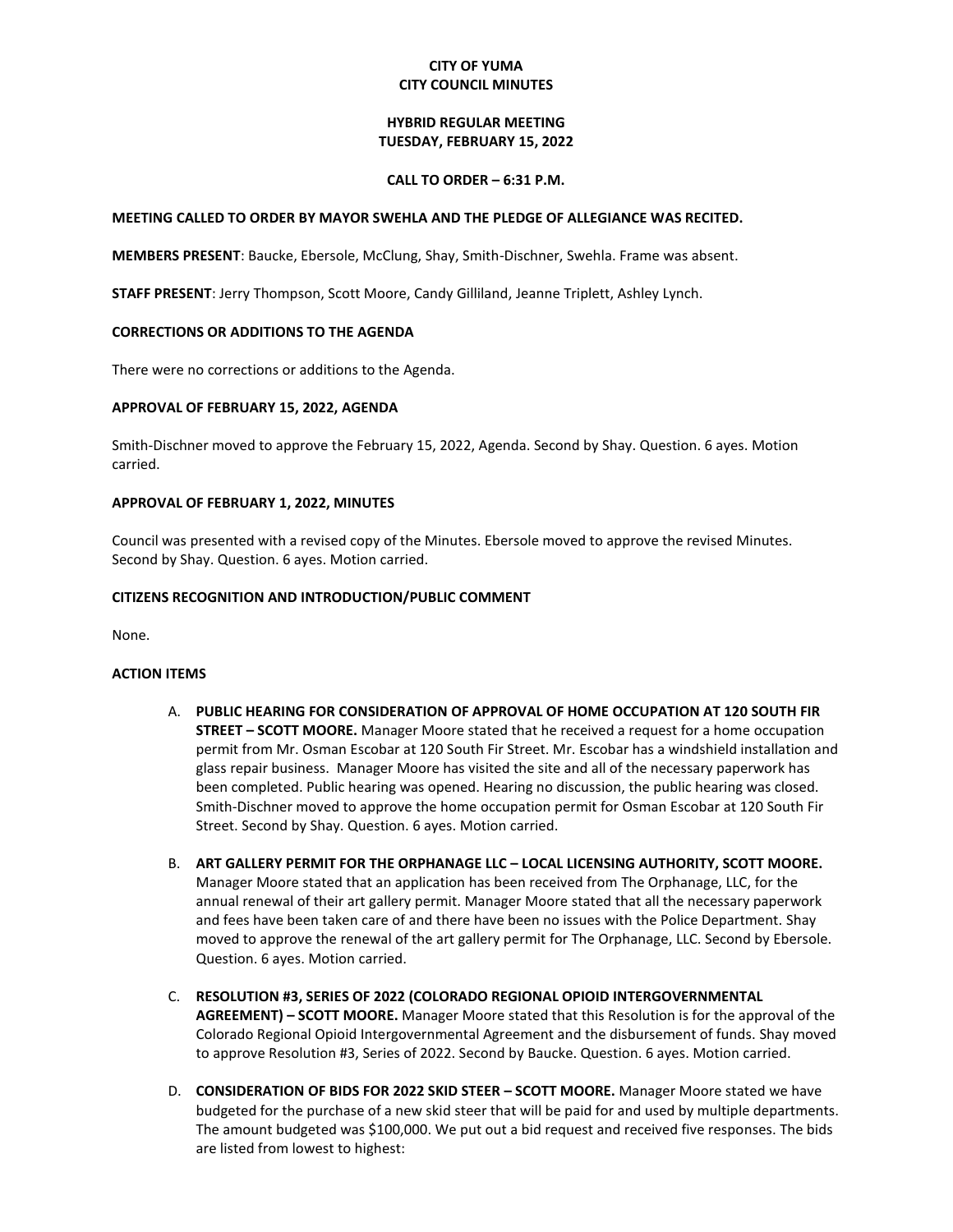| Case IH                            | \$67,828    | Estimated delivery-1 <sup>st</sup> Quarter of 2023 |
|------------------------------------|-------------|----------------------------------------------------|
| 21 <sup>st</sup> Century Equipment | \$74.462    | Estimated delivery-2 <sup>nd</sup> Quarter of 2022 |
| <b>Wagner Cat</b>                  | \$76,079.37 | Estimated delivery-2 <sup>nd</sup> Quarter of 2022 |
| <b>Bobcat of the Rockies</b>       | \$80,084    | Estimated delivery-2 <sup>nd</sup> Quarter of 2022 |
| Taylor Implement Co                | \$89,900    | Estimated delivery-2 <sup>nd</sup> Quarter of 2022 |

Discussion was held. Shay moved to approve the bid from  $21<sup>st</sup>$  Century Equipment in the amount of \$74,462. Second by Smith-Dischner. Question. 6 ayes. Motion carried.

- E. **ACCEPTANCE OF DONATION FOR ANIMAL SHELTER & LIBRARY – SCOTT MOORE.** Manager Moore stated that he is seeking approval for the acceptance of two anonymous donations that were received. One was for the Animal Shelter in the amount of \$1,000. The other was for the Library in the amount of \$500. Ebersole moved to approve the anonymous donations for the Animal Shelter and Library. Second by Shay. Question. 6 ayes. Motion carried.
- F. **ACCEPTANCE OF STATE OF COLORADO GROWING READERS TOGETHER GRANT – SCOTT MOORE.** Manager Moore stated that he is seeking approval for the acceptance of the State of Colorado "Growing Readers Together" grant. He stated that this is a non-matching grant. Library employee, Ashley Lynch, was present to explain the grant to Council. She stated that we have received this grant in the past and that it is in the amount of \$5,000. The Library has met all of the requirements of the grant. Shay moved to approve the "Growing Readers Together" grant. Second by Ebersole. Question. 6 ayes. Motion carried.
- G. **RURAL & SMALL AGENCY SCHOLARSHIP PROGRAM – JERRY THOMPSON.** Police Chief Thompson stated that he is looking for approval to apply for the Rural & Small Agency Scholarship program through Colorado POST grant which is offered once a year. The application period is from March 1 through March 31. The grant covers the cost of tuition and books for attending the Academy. The amount of the grant is approximately \$13,000 and is not paid out until the candidate completes the Academy. We have from July, 2022, to June, 2023, to use the funds. McClung moved to approve moving forward with the application process for the Rural & Small Agency Scholarship program. Second by Second by Shay. Question. 6 ayes. Motion carried.
- H. **APPROVAL OF BILLS – SCOTT MOORE.** Manager Moore presented Council with 2 additional lists of bills; one for 2021 and the other for 2022. Baucke moved to approve the bills. Second by Shay. Question. 6 ayes. Motion carried.
- I. **PURCHASES IN EXCESS OF \$5,000 – SCOTT MOORE.** Manager Moore stated that he is seeking approval for the repair of the Street Sweeper. We have been attempting to repair it locally to keep the cost down, but it isn't solving the problem. We would like to have the bearing and housing replaced with new parts at a cost of \$18,993 from Hardline Equipment. There would also be a freight charge of \$1,500 to have it hauled to Denver and back. Shay moved to approve the repair of the Street Sweeper. Second by Baucke. Question. 6 ayes. Motion carried.

Manager Moore stated that he is also seeking approval for the purchase of 100LL fuel for the fuel farm at the airport. He received a quote from AV Fuel at a cost of \$4.99/gallon. He is looking to purchase 4,000 gallons, but it could go over or under, so he is seeking approval of an amount not to exceed \$21,000. If Council approves, the fuel can be delivered on Thursday. McClung moved to approve the fuel purchase for a not to exceed amount of \$21,000. Second by Baucke. Question. 6 ayes. Motion carried.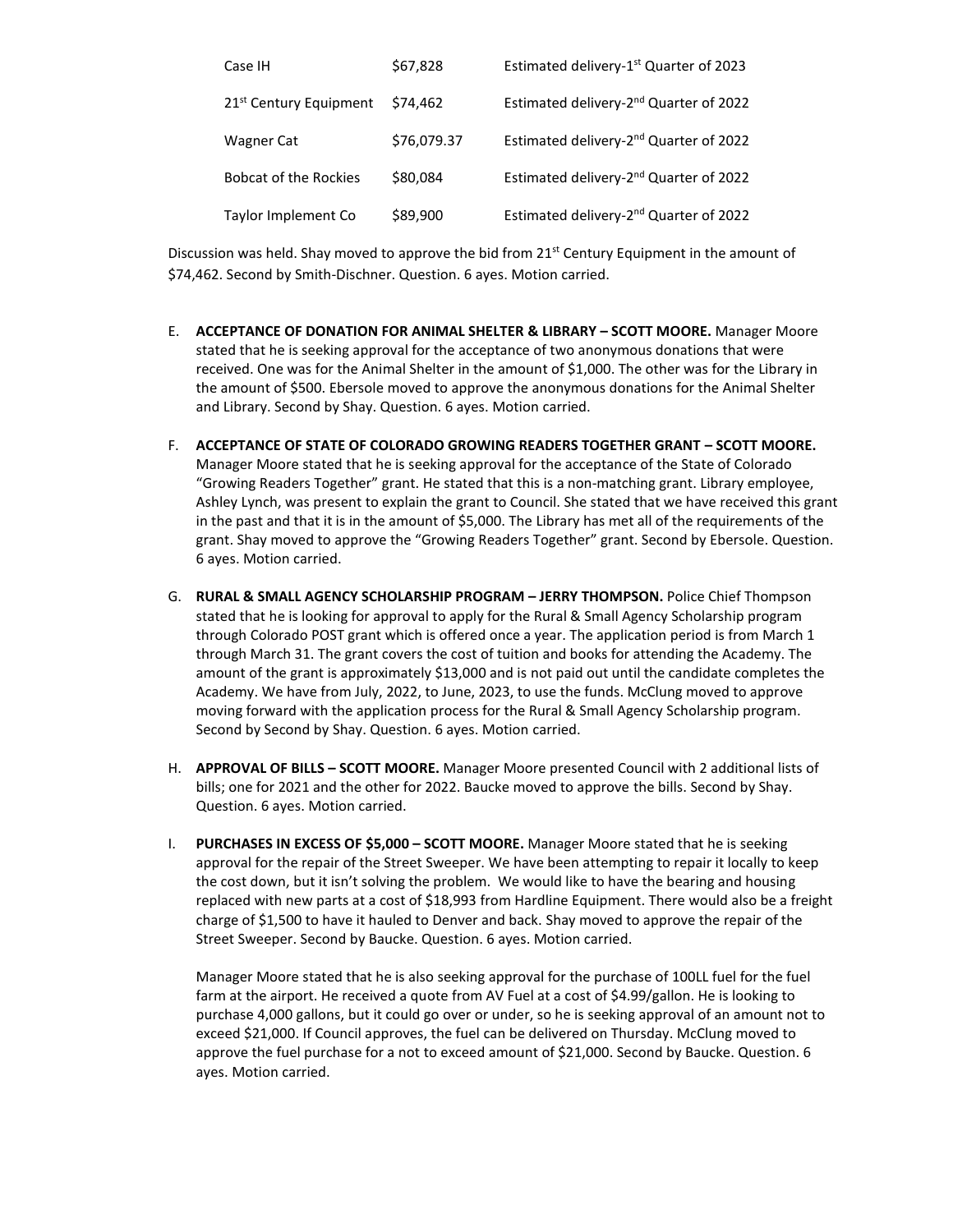### **ADDITIONAL BUSINESS**

None.

### **REPORTS**

# **CITY MANAGER, SCOTT MOORE**

Manager Moore stated that the new Scorpion trash truck is in Denver awaiting repairs. The Scorpion company has gone out of business in the United States. The only place to get the needed parts is from Canada, but they are not selling parts right now. In the meantime, the 2015 trash truck is being used, but it is having issues with the diesel exhaust fluid filter. There is a plan in place to remove the filter on Friday, have it cleaned and then reassembled on Saturday. If that plan falls through, we have the option to rent a trash truck for \$8,000/month.

The Community Center is getting positive feedback from those using it. There have been requests to have a walker and wheelchair available for those who might need them.

### **CHIEF OF POLICE, JERRY THOMPSON**

Chief Thompson stated that he has completed the January Police Report.

He also stated that they plan to start hosting some training sessions again.

# **CITY COUNCIL REPORTS**

McClung

• Council Member McClung apologized for missing his committee meetings.

Ebersole

• Council Member Ebersole also apologized for missing his committee meeting and hopes that it can be rescheduled.

Smith-Dischner

• Council Member Smith-Dischner also gave her apologies that she missed her committee meetings as well.

Baucke

• Council Member Baucke stated that they all would do better in their attendance of the committee meetings.

Shay

- Mayor Pro-Tem Shay stated that he did attend the Library Board meeting. There was discussion held on two current pieces of legislation that they need to keep an eye on.
- There were 1,095 patrons of the library in January. There were 425 books checked out to juveniles and 528 books to adults.
- They have been putting on some fantastic programs at the library and he commended the library staff for putting those together.

Swehla

- Mayor Swehla stated that he also attended the Library Board meeting and agreed that the programs being put on there have been fantastic.
- Mayor Swehla also attended the Street department committee meeting. The price of asphalt is increasing.
- They are going to fill pot holes on 3<sup>rd</sup> and 4<sup>th</sup> Avenues from Main Street to Ash Street. They will crack fill 2<sup>nd</sup> Avenue from Cedar Street to Main Street, 4<sup>th</sup> Avenue from Elm Street to Ash Street and also Main Street. They would like to chip seal Main Street, but there are no funds to do that right now.

### **ADJOURNMENT**

Shay moved to adjourn. Second by Smith-Dischner. Question. 6 ayes. Motion carried.